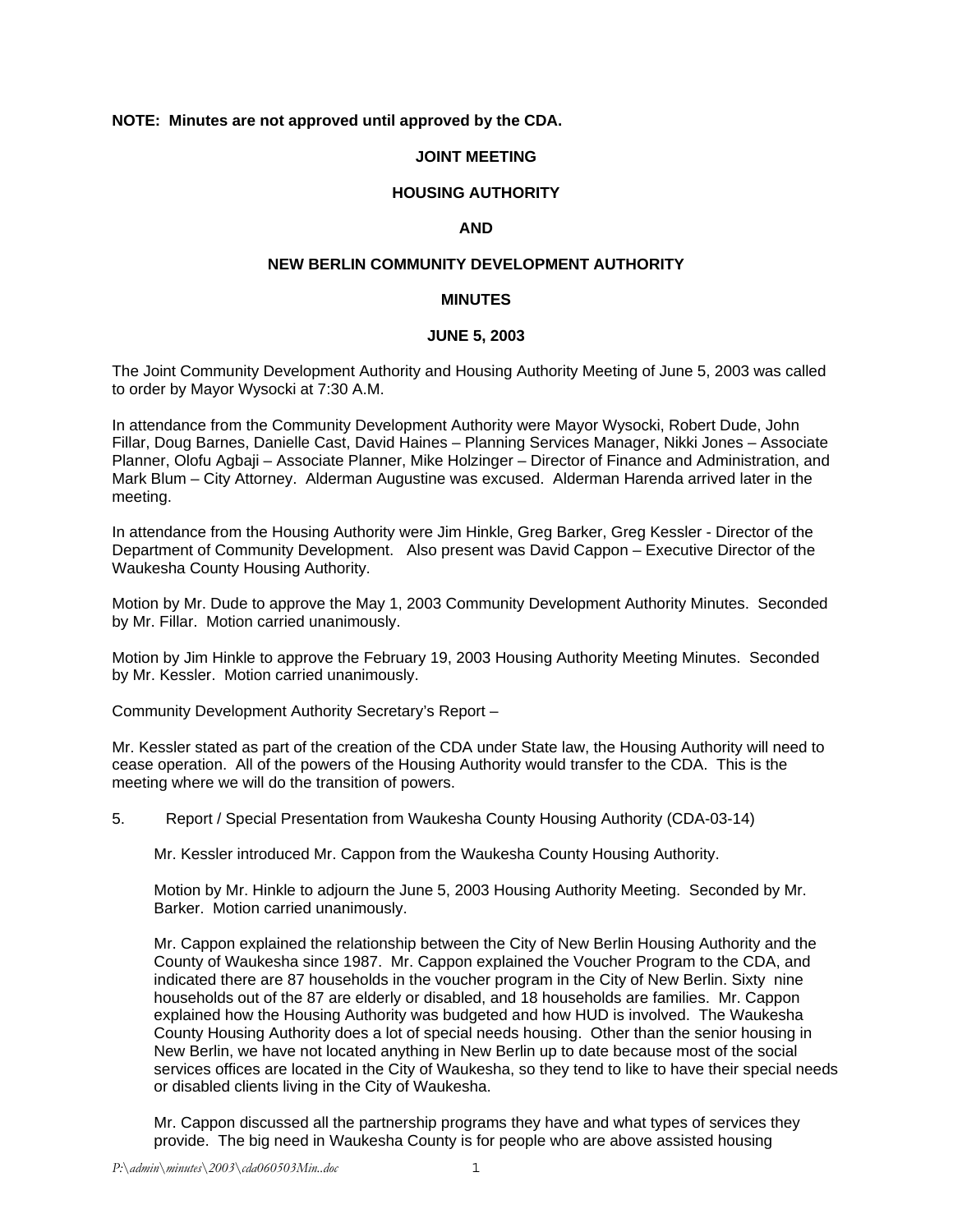programs, but cannot afford the rental market or the home ownership market. There are not enough modest first-time affordable home buyers in New Berlin or there are not enough modest apartments. This might be something to think about in future planning. Sometimes you have to think about wages and provide appropriate housing for people making those wages. Mr. Cappon talked about one of the factors in the Smart Growth Plan with regard to addressing affordable housing. He addressed the term "affordable housing", and that it is defined differently in different communities. New Berlin has done well with affordable housing. It would be important to look at what the wages are when a community is looking to growth in the future. There should be some affordable housing for citizens working in that community to be able to afford to live there. You do not serve the low-income people by locating them away from the job market.

Mr. Cappon stated one of the ways the City can use the bonding program is when working with a developer. When a developer wants either multi-family development or higher densities, staff should work with them to use some affordable set asides.

Mr. Cappon will present signature cards to the Secretary and Chairman of the Housing Authority to make payments to the CDA, since they will be taking over the Housing Authority.

Mr. Dude stated there are outstanding Housing Authority bonds that he would like summarized. Mr. Cappon responded the trustee of the bonds could give a summation of the status. Mr. Kessler stated the Housing Authority will not be in operation, but will still be informed and will act on the outstanding issues relating to what has been bonded for projects.

Mr. Cappon stated the bond documents were executed by the Housing Authority, by resolution. The creation of the CDA required the Housing Authority be terminated. In order to minimize confusion, the Housing Authority would still continue to exist, but would meet and take action on items relating to its outstanding financial obligations. By statute, all other activities of the Housing Authority will be assumed by the CDA.

6. Finance and Occupancy Reports (CDA-03-14)

Motion by Mayor Wysocki to accept the Finance and Occupancy Reports as submitted. Seconded by Mr. Barnes. Motion carried unanimously.

7. Apple Glen Certificate of Compliance (CDA-03-14)

 Motion by Mayor Wysocki to approve the Reports relative to the Apple Glen Certificate Of Compliance. Seconded by Mr. Fil1ar. Motion carried unanimously.

8. Communications (Misc.)

The Committee acknowledged receipt of the Communications.

### OLD BUSINESS

- 9. New Berlin Industrial Park Modernization Plan Update (CDA-03-09)
	- a. Monument Sign RFP's

Mr. Kessler stated we are in the process of developing the Request for Proposals of the design and construction of the monument signs. Ms. Jones presented a power point presentation of videos of Calhoun and Rogers, Calhoun and Lincoln, Cleveland and Calhoun, Moorland and Cleveland, Lincoln and Moorland, and Moorland and Rogers with regard to placement of the signs. The Commission will have to think about which two intersections the signage should be located at within the Industrial Park this year. Ms. Jones also showed videos of some monument signs, landscaping, and also the existing Industrial Park sign.

Ms. Jones gave a presentation of several other community's industrial park signs, landscaping, and retaining walls . Examples of external lighting were also shown. Sign conformity issues will